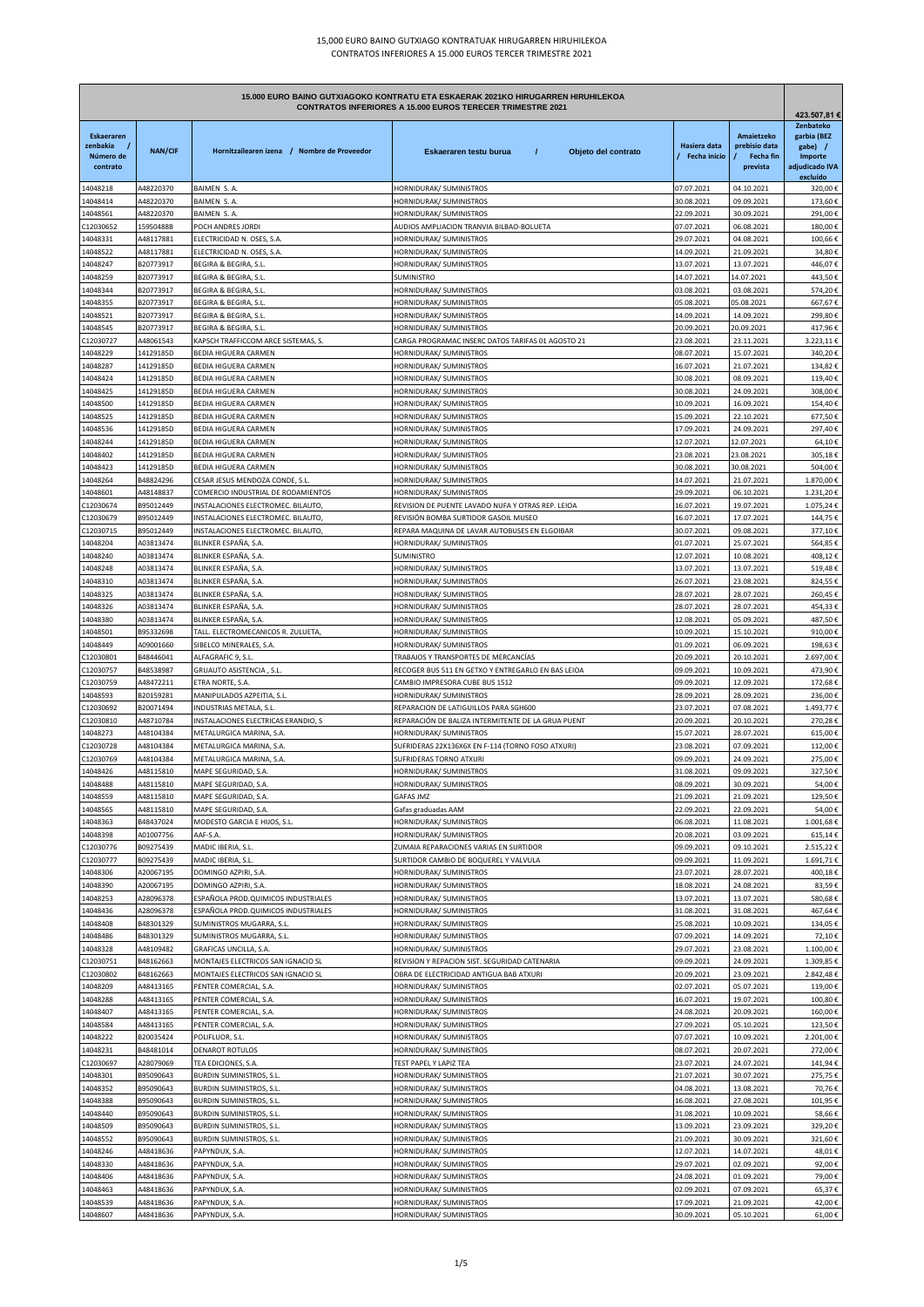| Eskaeraren<br>zenbakia<br>Número de | <b>NAN/CIF</b>         | Hornitzailearen izena / Nombre de Proveedor                               | $\prime$<br>Eskaeraren testu burua<br>Objeto del contrato                  | Hasiera data<br>Fecha inicio | Amaietzeko<br>prebisio data<br>Fecha fin | Zenbateko<br>garbia (BEZ<br>gabe) /<br>Importe |
|-------------------------------------|------------------------|---------------------------------------------------------------------------|----------------------------------------------------------------------------|------------------------------|------------------------------------------|------------------------------------------------|
| contrato                            |                        |                                                                           |                                                                            |                              | prevista                                 | adjudicado IVA<br>excluído                     |
| 14048213                            | B48587869              | T.M. AUTOMOCION, S.L.                                                     | HORNIDURAK/ SUMINISTROS                                                    | 06.07.2021                   | 06.07.2021                               | 721,00€                                        |
| 4048286                             | B48587869              | T.M. AUTOMOCION, S.L.                                                     | HORNIDURAK/ SUMINISTROS                                                    | 16.07.2021                   | 16.07.2021                               | 279,00€                                        |
| 14048368                            | B48587869              | T.M. AUTOMOCION, S.L                                                      | HORNIDURAK/ SUMINISTROS                                                    | 09.08.2021                   | 09.08.2021                               | 2.201,00€                                      |
| C12030797                           | A48083927<br>B95548830 | GRUAS Y TRANSPORTES IBARRONDO, S.A.                                       | TRANSLADO BOGIES LEBARIO-MUSEO/MUSEO-LEBARIO<br>ADQUISICION LICENCIAS RHEL | 20.09.2021                   | 05.10.2021                               | 384,00€<br>1.666,95€                           |
| C12030641<br>C12030695              | A20001020              | NAHITEK DIGITAL, S.L.U.<br>CONSTRUCCION Y AUX. DE FF.CC., S.A.            | REPARACION DE REDUCTOR UT-925                                              | 02.07.2021<br>23.07.2021     | 02.07.2022<br>23.10.2021                 | 4.359,00€                                      |
| C12030793                           | A20001020              | CONSTRUCCION Y AUX. DE FF.CC., S.A                                        | IMPUESTOS SOBRE GASES FLUORADOS TALLER GASTEIZ                             | 20.09.2021                   | 20.10.2021                               | 226,19€                                        |
| C12030807                           | A20001020              | CONSTRUCCION Y AUX. DE FF.CC., S.A.                                       | IMPUESTOS SOBRE GASES FLUORADOS EMUS 09-2021                               | 20.09.2021                   | 05.10.2021                               | 79,83€                                         |
| C12030798                           | A20103529              | TALLERES BENGOETXEA, S.A.                                                 | CAMBIO DE BATERIA TRANSIT BI 9514 BY                                       | 20.09.2021                   | 30.09.2021                               | 141,66€                                        |
| 14048392                            | A20077160              | SETALDE, S. A                                                             | HORNIDURAK/ SUMINISTROS                                                    | 18.08.2021                   | 26.08.2021                               | 153,20€                                        |
| 14048444                            | A20077160              | SETALDE, S. A                                                             | HORNIDURAK/ SUMINISTROS                                                    | 31.08.2021                   | 10.09.2021                               | 56,26€                                         |
| 14048537                            | A20077160              | SETALDE, S. A                                                             | HORNIDURAK/ SUMINISTROS                                                    | 17.09.2021                   | 24.09.2021                               | 335,76€                                        |
| C12030773                           | B31675739<br>B48543565 | TAPICERIA PARA AUTOCARES S.L.<br>AIRTALDE S.L                             | TAPIZAR BUTACAS DE AUTOBUS<br>HORNIDURAK/ SUMINISTROS                      | 09.09.2021<br>22.09.2021     | 09.10.2021<br>30.09.2021                 | 225,19€<br>216,90€                             |
| 14048562<br>C12030654               | B48543565              | AIRTALDE S.L.                                                             | CONJUNTO EMBOLO-VASTAGO ROTO                                               | 07.07.2021                   | 08.08.2021                               | 177,33€                                        |
| C12030796                           | F48117774              | BILBO ZAHARRA SOZIETATE KOOP                                              | PROMOCION DE EUSKERA (MARS)                                                | 20.09.2021                   | 20.10.2021                               | 260,00€                                        |
| 14048270                            | B20054870              | SEYPREL, S.L                                                              | HORNIDURAK/ SUMINISTROS                                                    | 15.07.2021                   | 26.07.2021                               | 6.975,00€                                      |
| C12030689                           | A48078034              | DEIKA, S.A                                                                | TRABAJOS Y TRANSPORTES DE MERCANCÍAS                                       | 23.07.2021                   | 22.08.2021                               | 1.145,00€                                      |
| C12030661                           | B95230538              | COMPOFILM PREIMPRESION, S.L.                                              | MAQUETAC. HORARIOS DE MANO GIPUZKOA INVIERNO/2021                          | 13.07.2021                   | 20.07.2021                               | 440,00€                                        |
| C12030662                           | B95230538              | COMPOFILM PREIMPRESION, S.L.                                              | MAQUETAC. HORARIOS DE MANO GIPUZKOA VERANO 21                              | 13.07.2021                   | 20.07.2021                               | 440,00€                                        |
| C12030820                           | B09380585              | LABORATORIO CALIBRACION IN SITU BUR                                       | CALIBRACIÓN EQUILIBRADORA                                                  | 21.09.2021                   | 22.09.2021                               | 1.065,40€                                      |
| C12030665                           | A28016814              | AIR LIQUIDE ESPAÑA, S.A.                                                  | OXIGENO Y ACETILENO EQUIPO PORTATIL                                        | 13.07.2021                   | 14.08.2021                               | 738,00€                                        |
| 14048194                            | A08472276<br>A08472276 | WURTH ESPAÑA, S.A.<br>WURTH ESPAÑA, S.A.                                  | HORNIDURAK/ SUMINISTROS                                                    | 01.07.2021<br>02.07.2021     | 01.07.2021                               | 519,77€<br>816,40€                             |
| 14048206<br>4048208                 | A08472276              | WURTH ESPAÑA, S.A                                                         | HORNIDURAK/ SUMINISTROS<br>HORNIDURAK/ SUMINISTROS                         | 02.07.2021                   | 01.08.2021<br>01.08.2021                 | 363,86€                                        |
| 4048269                             | A08472276              | WURTH ESPAÑA, S.A.                                                        | HORNIDURAK/ SUMINISTROS                                                    | 15.07.2021                   | 14.07.2021                               | 260,38€                                        |
| 14048316                            | A08472276              | WURTH ESPAÑA. S.A.                                                        | HORNIDURAK/ SUMINISTROS                                                    | 27.07.2021                   | 27.07.2021                               | 545,93€                                        |
| 14048341                            | A08472276              | WURTH ESPAÑA, S.A.                                                        | HORNIDURAK/ SUMINISTROS                                                    | 30.07.2021                   | 30.07.2021                               | 1.267,93€                                      |
| 14048467                            | A08472276              | WURTH ESPAÑA, S.A.                                                        | HORNIDURAK/ SUMINISTROS                                                    | 02.09.2021                   | 02.09.2021                               | 293,10€                                        |
| 14048481                            | A08472276              | WURTH ESPAÑA, S.A.                                                        | HORNIDURAK/ SUMINISTROS                                                    | 06.09.2021                   | 06.09.2021                               | 181,68€                                        |
| 14048483                            | A08472276              | WURTH ESPAÑA, S.A.                                                        | HORNIDURAK/ SUMINISTROS                                                    | 06.09.2021                   | 06.09.2021                               | 755,08€                                        |
| 14048585                            | A08472276              | WURTH ESPAÑA, S.A.                                                        | HORNIDURAK/ SUMINISTROS                                                    | 27.09.2021                   | 27.09.2021                               | 1.113,30€                                      |
| C12030763                           | G48254767              | FUNDAC. CULTURAL PRIVADA AURTEN BAI                                       | PROMOCION DE EUSKERA (RND)                                                 | 09.09.2021                   | 09.10.2021                               | 503,00€                                        |
| 4048245                             | B62219290              | UNION PAPELERA MERCHANTING, S.L.                                          | HORNIDURAK/ SUMINISTROS                                                    | 12.07.2021                   | 12.07.2021                               | 250,00€                                        |
| 14048289<br>14048375                | B62219290<br>B62219290 | UNION PAPELERA MERCHANTING, S.L.<br>UNION PAPELERA MERCHANTING, S.L       | HORNIDURAK/ SUMINISTROS<br>HORNIDURAK/ SUMINISTROS                         | 20.07.2021<br>11.08.2021     | 23.07.2021<br>12.08.2021                 | 180,00€<br>312,50€                             |
| 14048401                            | B62219290              | UNION PAPELERA MERCHANTING, S.L.                                          | HORNIDURAK/ SUMINISTROS                                                    | 23.08.2021                   | 12.08.2021                               | 312,50€                                        |
| 4048422                             | B62219290              | UNION PAPELERA MERCHANTING, S.L.                                          | HORNIDURAK/ SUMINISTROS                                                    | 30.08.2021                   | 01.09.2021                               | 125,00€                                        |
| 14048450                            | B62219290              | UNION PAPELERA MERCHANTING, S.L                                           | HORNIDURAK/ SUMINISTROS                                                    | 01.09.2021                   | 03.09.2021                               | 125,00€                                        |
| 14048517                            | B62219290              | UNION PAPELERA MERCHANTING, S.L                                           | HORNIDURAK/ SUMINISTROS                                                    | 14.09.2021                   | 17.09.2021                               | 457,50€                                        |
| C12030812                           | B48061394              | CLIMA NORTE, S. L.                                                        | REPARACIÓN DEL AIRE ACONDICIONADO DE OFICINAS                              | 20.09.2021                   | 20.10.2021                               | 4.405,70€                                      |
| 14048528                            | B20062295              | MONTTE, S.L.                                                              | <b>SUMINISTRO</b>                                                          | 15.09.2021                   | 15.09.2021                               | 722,64€                                        |
| C12030660                           | B20062295              | MONTTE, S.L.                                                              | SILLAS Y TABURETES PARA ESTACIONES                                         | 13.07.2021                   | 23.07.2021                               | 2.475,78€                                      |
| C12030718<br>14048385               | A48816193<br>A95067914 | SOGECAR, S.A.<br>SALTOKI BIZKAIA, S.A.                                    | GESTION ANALISIS Y LIMPIEZA ACEITE CON PCB.<br>SUMINISTRO                  | 30.07.2021<br>13.08.2021     | 14.08.2021<br>13.08.2021                 | 3.507,00€<br>16,46€                            |
| 14048568                            | A95067914              | SALTOKI BIZKAIA, S.A.                                                     | HORNIDURAK/ SUMINISTROS                                                    | 23.09.2021                   | 30.09.2021                               | 232,18€                                        |
| 14048579                            | A95067914              | SALTOKI BIZKAIA, S.A.                                                     | HORNIDURAK/ SUMINISTROS                                                    | 24.09.2021                   | 27.09.2021                               | 505,05€                                        |
| 4048391                             | A48413165              | PENTER COMERCIAL, S.A                                                     | HORNIDURAK/ SUMINISTROS                                                    | 18.08.2021                   | 26.08.2021                               | 201,00€                                        |
| 14048393                            | A48413165              | PENTER COMERCIAL, S.A.                                                    | HORNIDURAK/ SUMINISTROS                                                    | 18.08.2021                   | 27.08.2021                               | 402,00€                                        |
| 14048529                            | A48413165              | PENTER COMERCIAL, S.A.                                                    | HORNIDURAK/ SUMINISTROS                                                    | 16.09.2021                   | 23.09.2021                               | 604,80€                                        |
| C12030690                           | G48108203              | CONSORCIO DE TRANSPORTES DE BIZKAIA                                       | CUOTA PARTICIPACIÓN VESTÍBULO SAN MAMÉS 2021-22                            | 23.07.2021                   | 23.07.2022                               | 270,77€                                        |
| C12030745                           | B95279964              | COMUNICACIONES Y OCIO INTERAC, S.L                                        | MANTENIMIENTO SW Y CARGA CONTENIDOS PANTALLAS INFO                         | 09.09.2021                   | 09.01.2022                               | 2.400,00€                                      |
| 14048302<br>14048373                | B48221089<br>B48221089 | HIERROS BAM, S.L<br>HIERROS BAM, S.L                                      | HORNIDURAK/ SUMINISTROS<br>HORNIDURAK/ SUMINISTROS                         | 21.07.2021<br>10.08.2021     | 27.07.2021<br>17.08.2021                 | 926,69€<br>94,38€                              |
| 4048233                             | B18092957              | BERNER MONTAJE Y FIJACION, S.L.                                           | HORNIDURAK/ SUMINISTROS                                                    | 08.07.2021                   | 08.07.2021                               | 512,42€                                        |
| 4048249                             | B18092957              | BERNER MONTAJE Y FIJACION, S.L.                                           | HORNIDURAK/ SUMINISTROS                                                    | 13.07.2021                   | 13.07.2021                               | 754,00€                                        |
| 4048311                             | B18092957              | BERNER MONTAJE Y FIJACION, S.L.                                           | <b>SUMINISTRO</b>                                                          | 26.07.2021                   | 22.07.2021                               | 677,34€                                        |
| 14048381                            | B18092957              | BERNER MONTAJE Y FIJACION, S.L.                                           | HORNIDURAK/ SUMINISTROS                                                    | 12.08.2021                   | 12.08.2021                               | 98,14€                                         |
| 4048411                             | B18092957              | BERNER MONTAJE Y FIJACION, S.L.                                           | HORNIDURAK/ SUMINISTROS                                                    | 30.08.2021                   | 30.08.2021                               | 201,42€                                        |
| 14048475                            | B18092957              | BERNER MONTAJE Y FIJACION, S.L                                            | HORNIDURAK/ SUMINISTROS                                                    | 03.09.2021                   | 03.09.2021                               | 737,69€                                        |
| 14048480                            | B18092957              | BERNER MONTAJE Y FIJACION, S.L.                                           | HORNIDURAK/ SUMINISTROS                                                    | 06.09.2021                   | 06.09.2021                               | 133,77€                                        |
| 4048591<br>14048592                 | B18092957<br>B18092957 | BERNER MONTAJE Y FIJACION, S.L.<br>BERNER MONTAJE Y FIJACION, S.L.        | HORNIDURAK/ SUMINISTROS<br>SUMINISTRO                                      | 28.09.2021<br>28.09.2021     | 28.09.2021<br>28.09.2021                 | 405,93€<br>412,91€                             |
| 14048280                            | B18092957              | BERNER MONTAJE Y FIJACION, S.L.                                           | HORNIDURAK/ SUMINISTROS                                                    | 16.07.2021                   | 21.07.2021                               | 85,10€                                         |
| C12030644                           | F95222816              | AEK EUSKARAZ, KOOP.E.                                                     | PROMOCION DE EUSKERA (ALL)                                                 | 02.07.2021                   | 02.08.2021                               | 358,00€                                        |
| C12030645                           | F95222816              | AEK EUSKARAZ, KOOP.E.                                                     | PROMOCION DE EUSKERA (MSM)                                                 | 02.07.2021                   | 02.08.2021                               | 571,00€                                        |
| C12030762                           | F95222816              | AEK EUSKARAZ, KOOP.E.                                                     | PROMOCION DE EUSKERA (EGP)                                                 | 09.09.2021                   | 09.10.2021                               | 627,00€                                        |
| C12030795                           | F95222816              | AEK EUSKARAZ, KOOP.E.                                                     | PROMOCION DE EUSKERA (MARS)                                                | 20.09.2021                   | 20.10.2021                               | 385,50€                                        |
| C12030799                           | F95222816              | AEK EUSKARAZ, KOOP.E.                                                     | PROMOCION DE EUSKERA (MARS)                                                | 20.09.2021                   | 20.10.2021                               | 680,00€                                        |
| 14048230                            | B20771614              | LUBRICANTES ESPECIALES LANCAR, S.L.                                       | HORNIDURAK/ SUMINISTROS                                                    | 08.07.2021                   | 13.07.2021                               | 253,80€                                        |
| 14048296                            | B20771614              | LUBRICANTES ESPECIALES LANCAR, S.L.                                       | HORNIDURAK/ SUMINISTROS                                                    | 21.07.2021                   | 28.07.2021                               | 253,80€                                        |
| C12030765<br>C12030664              | F95242822<br>B95329959 | GABRIEL ARESTI EUSKALTEGIA<br>INST.FORM.PRACT.RIES.LABORALS, S.L.         | PROMOCION DE EUSKERA (NI)<br>FORMACION PREVENCION LEIOA TALLER             | 09.09.2021<br>13.07.2021     | 09.10.2021<br>15.07.2021                 | 765,00€<br>1.594,00€                           |
| 12030804                            | B95329959              | INST.FORM.PRACT.RIES.LABORALS, S.L.                                       | FOMRACION PRIMEROS AUXILIOS Y EXT. INCENDIOS                               | 20.09.2021                   | 20.12.2021                               | 2.038,00€                                      |
| 4048347                             | 15380942Z              | LIZARRALDE LASA EDUARDO                                                   | HORNIDURAK/ SUMINISTROS                                                    | 03.08.2021                   | 03.08.2021                               | 68,73€                                         |
| C12030817                           | A20076360              | SLING, SUPPLY INTERNATIONAL S.A.                                          | INSPECCION DE ELEMENTOS DE ELEVACION.ARASO.2021                            | 21.09.2021                   | 06.10.2021                               | 265,00€                                        |
| 4048200                             | B20947610              | RAIL LINE COMPONENTS S.L.U.                                               | HORNIDURAK/ SUMINISTROS                                                    | 01.07.2021                   | 12.11.2021                               | 7.990,00€                                      |
| 14048349                            | B01377308              | SEGURILIGHT SEÑALIZACION S.L.L                                            | HORNIDURAK/ SUMINISTROS                                                    | 04.08.2021                   | 12.08.2021                               | 1.600,00€                                      |
| 14048603                            | B01377308              | SEGURILIGHT SEÑALIZACION S.L.L                                            | HORNIDURAK/ SUMINISTROS                                                    | 30.09.2021                   | 14.10.2021                               | 478,90€                                        |
| 14048513                            | B20037131              | TALLERES ARIMAR, SL                                                       | HORNIDURAK/ SUMINISTROS                                                    | 13.09.2021                   | 13.09.2021                               | 290,00€                                        |
| C12030650                           | G48997159              | AGENCIA VASCA DE LA INNOVACION                                            | CUOTA ANUAL INNOBASQUE 2021                                                | 07.07.2021                   | 08.07.2021                               | 3.500,00€                                      |
| C12030726<br>C12030672              | A28161396<br>B80596422 | ATISAE, ASISTENCIA TECNICA INDUSTR<br>CHRIST EQUIPAMIENTO DE LAVADO, S.L. | SEGUNDA INSPECCIÓN ASCENSOR MUSEO<br>MANTENIMIENTO LAVADEROS JUNIO 2021    | 23.08.2021<br>16.07.2021     | 24.08.2021<br>31.07.2021                 | 71,39€<br>1.450,80€                            |
| C12030753                           | B80596422              | CHRIST EQUIPAMIENTO DE LAVADO, S.L.                                       | REPARACIONES LAVADERO LEBARIO                                              | 09.09.2021                   | 24.09.2021                               | 609,70€                                        |
| C12030822                           | B80596422              | CHRIST EQUIPAMIENTO DE LAVADO, S.L.                                       | REPARACIONES LAVADERO LEBARIO                                              | 24.09.2021                   | 09.10.2021                               | 476,36€                                        |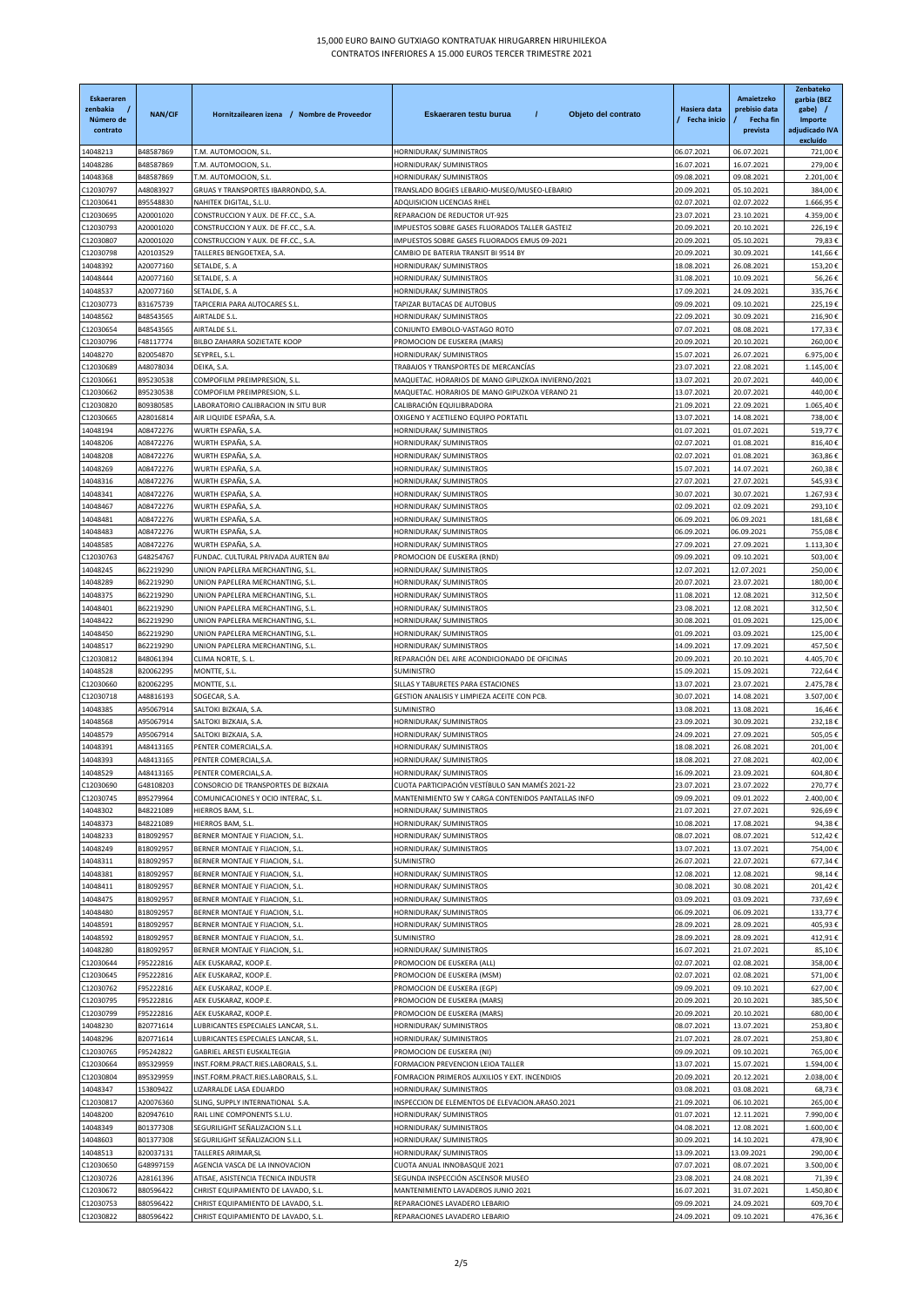| Eskaeraren<br>zenbakia<br>Número de<br>contrato | <b>NAN/CIF</b>         | Hornitzailearen izena / Nombre de Proveedor                                | Eskaeraren testu burua<br>$\prime$<br>Objeto del contrato         | Hasiera data<br>Fecha inicio | Amaietzeko<br>prebisio data<br><b>Fecha fin</b><br>prevista | Zenbateko<br>garbia (BEZ<br>gabe) /<br>Importe<br>adjudicado IVA<br>excluído |
|-------------------------------------------------|------------------------|----------------------------------------------------------------------------|-------------------------------------------------------------------|------------------------------|-------------------------------------------------------------|------------------------------------------------------------------------------|
| C12030669                                       | B95545596              | JUAN JOSE MONTEJO, S.L                                                     | ARREGLAR CERRADURA BAÑO CASETA GETXO                              | 16.07.2021                   | 17.07.2021                                                  | 95,00€                                                                       |
| C12030676                                       | B95545596              | JUAN JOSE MONTEJO,S.L                                                      | COPIAS DE LLAVES PARA INSTALACIONES FERROCARRIL                   | 16.07.2021                   | 26.07.2021                                                  | 46,28€                                                                       |
| C12030678                                       | B95545596              | JUAN JOSE MONTEJO,S.L                                                      | LLAVES CUARTO TÉCNICO SEGURIDAD AMARA                             | 16.07.2021                   | 16.08.2021                                                  | 138,84€                                                                      |
| C12030754                                       | B95545596              | JUAN JOSE MONTEJO, S.L.<br>JUAN JOSE MONTEJO,S.L                           | COPIAS LLAVES Y MANDO A DISTANCIA                                 | 09.09.2021                   | 11.09.2021                                                  | 361,61€                                                                      |
| C12030805<br>C12030808                          | B95545596<br>B95545596 | JUAN JOSE MONTEJO,S.L                                                      | LLAVES LARREINETA<br>SUMINISTROS DE CERRAJERIA                    | 20.09.2021<br>20.09.2021     | 21.09.2021<br>05.10.2021                                    | 11,57€<br>35,19€                                                             |
| C12030809                                       | B95545596              | JUAN JOSE MONTEJO,S.L                                                      | LLAVES CANDADO PORTON ALMACEN                                     | 20.09.2021                   | 05.10.2021                                                  | 10,80€                                                                       |
| C12030818                                       | B95545596              | JUAN JOSE MONTEJO,S.L                                                      | <b>COPIAS LLAVES</b>                                              | 21.09.2021                   | 23.09.2021                                                  | 19,98€                                                                       |
| C12030819                                       | B95545596              | JUAN JOSE MONTEJO,S.L                                                      | LLAVE TRANSPONDER IVECO                                           | 21.09.2021                   | 22.09.2021                                                  | 163,22€                                                                      |
| C12030778                                       | A20068631              | <b>OTEIC</b>                                                               | PROCESO SELECCIÓN RESP CALIDAD Y RAMS                             | 09.09.2021                   | 09.12.2021                                                  | 1.450,00€                                                                    |
| C12030781                                       | B95055737              | SASOIA, S.L.                                                               | <b>FORMACION DROGAS</b>                                           | 13.09.2021                   | 13.11.2021                                                  | 4.290,00€                                                                    |
| C12030659                                       | 09388001E              | Mª LUISA GONZALEZ FERNANDEZ-CORUGED                                        | COMPRA LIBRO RECUERDOS DEL TREN, BIBLIOTECA MUSEO                 | 13.07.2021                   | 14.07.2021                                                  | 14,42€                                                                       |
| C12030771                                       | 09388001E              | Mª LUISA GONZALEZ FERNANDEZ-CORUGED                                        | COMPRA LIBRO ESSLINGEN BIBLIOTECA MUSEO                           | 09.09.2021                   | 10.09.2021                                                  | 40,38€                                                                       |
| C12030742                                       | A81505752              | TARGET TECNOLOGIA, S.A.                                                    | REPARACIÓN ESCANER ATXURI                                         | 09.09.2021                   | 09.10.2021                                                  | 800,00€                                                                      |
| C12030684                                       | B60768512              | SCHNEIDER ELECTRIC IT SPAIN S.L.                                           | RENOVACION CONTRATO DE MANTENIMIENTO T-ES011606_M0                | 19.07.2021                   | 15.07.2022                                                  | 1.975,09€                                                                    |
| C12030719                                       | B60768512              | SCHNEIDER ELECTRIC IT SPAIN S.L.                                           | RENOVACION MANTENIMIENTO SAIS SISTEMAS EN ATXURI                  | 30.07.2021                   | 30.07.2022                                                  | 1.987,98€                                                                    |
| C12030646                                       | B20820585              | <b>GERNIKA XXI, S.L</b>                                                    | PROMOCION DE EUSKERA (IBR)                                        | 02.07.2021                   | 02.08.2021                                                  | 370,00€                                                                      |
| 14048217                                        | B18884718              | DATACOL HISPANIA - I. FIJ. TECNICA,                                        | <b>SUMINISTOS</b>                                                 | 07.07.2021                   | 07.07.2021                                                  | 168,30€                                                                      |
| 14048465                                        | B18884718              | DATACOL HISPANIA - I. FIJ. TECNICA                                         | HORNIDURAK/ SUMINISTROS                                           | 02.09.2021                   | 02.09.2021                                                  | 506,00€                                                                      |
| 14048542                                        | B18884718              | DATACOL HISPANIA - I. FIJ. TECNICA,                                        | SUMINISTRO                                                        | 20.09.2021                   | 20.09.2021                                                  | 391,89€                                                                      |
| 14048291<br>14048329                            | B28279511<br>B28279511 | KALAMAZOO PRODUCTOS DE OFICINA S.L.<br>KALAMAZOO PRODUCTOS DE OFICINA S.L. | HORNIDURAK/ SUMINISTROS                                           | 20.07.2021                   | 26.07.2021                                                  | 40,17€<br>226,07€                                                            |
| 14048460                                        | B28279511              | KALAMAZOO PRODUCTOS DE OFICINA S.L.                                        | HORNIDURAK/ SUMINISTROS<br>HORNIDURAK/ SUMINISTROS                | 29.07.2021<br>02.09.2021     | 02.08.2021<br>07.09.2021                                    | 43,05€                                                                       |
| 14048461                                        | B28279511              | KALAMAZOO PRODUCTOS DE OFICINA S.L.                                        | HORNIDURAK/ SUMINISTROS                                           | 02.09.2021                   | 07.09.2021                                                  | 40,97€                                                                       |
| 14048462                                        | B28279511              | KALAMAZOO PRODUCTOS DE OFICINA S.L.                                        | HORNIDURAK/ SUMINISTROS                                           | 02.09.2021                   | 07.09.2021                                                  | 119,13€                                                                      |
| 14048551                                        | B28279511              | KALAMAZOO PRODUCTOS DE OFICINA S.L.                                        | HORNIDURAK/ SUMINISTROS                                           | 20.09.2021                   | 28.09.2021                                                  | 185,94€                                                                      |
| 14048583                                        | B28279511              | KALAMAZOO PRODUCTOS DE OFICINA S.L.                                        | HORNIDURAK/ SUMINISTROS                                           | 27.09.2021                   | 05.10.2021                                                  | 51,34€                                                                       |
| 14048605                                        | B28279511              | KALAMAZOO PRODUCTOS DE OFICINA S.L                                         | HORNIDURAK/ SUMINISTROS                                           | 30.09.2021                   | 05.10.2021                                                  | 206,96€                                                                      |
| 14048606                                        | B28279511              | KALAMAZOO PRODUCTOS DE OFICINA S.L.                                        | HORNIDURAK/ SUMINISTROS                                           | 30.09.2021                   | 05.10.2021                                                  | 134,51€                                                                      |
| C12030831                                       | G20084091              | C.D. FORTUNA K.E.                                                          | <b>BEHOBIA SS 2021</b>                                            | 27.09.2021                   | 27.11.2021                                                  | 5.856,00€                                                                    |
| C12030694                                       | B95357935              | SASYMA OBRAS, S.L                                                          | GRANALLAR PIEZAS PLATAFORMA SGH6000                               | 23.07.2021                   | 02.08.2021                                                  | 1.775,00€                                                                    |
| C12030803                                       | B95357935              | SASYMA OBRAS, S.L                                                          | GRANALLADO 2ª TANDA DE PLATAFORMAS AGOSTO                         | 20.09.2021                   | 20.10.2021                                                  | 1.775,00€                                                                    |
| C12030721                                       | B39306212              | BARRERO Y DOMINGUEZ, S.L.                                                  | REPARACION VALVULAS ANTIDESCARRILAMIENTO                          | 30.07.2021                   | 04.08.2021                                                  | 2.418,00€                                                                    |
| 14048530                                        | A28006922              | FINANZAUTO, S.A.                                                           | HORNIDURAK/ SUMINISTROS                                           | 16.09.2021                   | 23.09.2021                                                  | 394,92€                                                                      |
| C12030806                                       | A01022664              | S.P.EUSKO JAURLARITZAREN I.ELKARTEA                                        | <b>ENCARGO MONITOR EJIE</b>                                       | 20.09.2021                   | 20.09.2022                                                  | 765,00€                                                                      |
| C12030724                                       | B48734198              | ONATEK DIGITAL, S.L.                                                       | FOTOCOPIAS DE JUNIO DEL PARQUE MULTIFUNCIONAL                     | 23.08.2021                   | 23.09.2021                                                  | 656,89€                                                                      |
| 14048499                                        | B48734198              | ONATEK DIGITAL, S.L.                                                       | HORNIDURAK/ SUMINISTROS                                           | 10.09.2021                   | 10.09.2021                                                  | 375,00€                                                                      |
| C12030643                                       | B86424264              | PRODELFI, S.L.                                                             | REPARACIÓN CONTADORA ZUMAIA                                       | 02.07.2021                   | 12.07.2021                                                  | 449,18€                                                                      |
| C12030800<br>14048384                           | F48680771<br>A48053508 | MECANOGRAFICA BILBAINA, S.C.L.<br>MINTEGUI INDUSTRIAS DEL CAMION, S.A      | REPARACIÓN SILLÓN INSPECCIÓN BUS LEIOA<br>HORNIDURAK/ SUMINISTROS | 20.09.2021<br>13.08.2021     | 25.09.2021<br>13.08.2021                                    | 128,00€<br>166,19€                                                           |
| C12030649                                       | 15372375A              | RAUL DIENTE HERRERA                                                        | TRASLADO DE EIBAR A DONOSTI DE UNA P.M.R                          | 07.07.2021                   | 17.07.2021                                                  | 80,25€                                                                       |
| 14048409                                        | A28816221              | EKINSA EQUIPAMIENTO INST., S.A.                                            | HORNIDURAK/ SUMINISTROS                                           | 25.08.2021                   | 25.08.2021                                                  | 122,62€                                                                      |
| C12030663                                       | B20935805              | CAF POWER & AUTOMATION, S.L                                                | CREACIÓN ENTORNO DE INTEGRACION ATENEA                            | 13.07.2021                   | 13.10.2021                                                  | 7.316,00€                                                                    |
| 14048322                                        | A80644701              | KLEER KIM, S.A.L                                                           | HORNIDURAK/ SUMINISTROS                                           | 28.07.2021                   | 27.07.2021                                                  | 855,94€                                                                      |
| 14048327                                        | A80644701              | KLEER KIM, S.A.L.                                                          | HORNIDURAK/ SUMINISTROS                                           | 29.07.2021                   | 29.07.2021                                                  | 1.364,50€                                                                    |
| C12030775                                       | B64076813              | DENIOS, S.L.                                                               | ALMACENAJE DE BOTELLAS GAS                                        | 09.09.2021                   | 09.10.2021                                                  | 2.028,60€                                                                    |
| 14048412                                        | A28125078              | KNORR-BREMSE ESPAÑA, S.A                                                   | HORNIDURAK/ SUMINISTROS                                           | 30.08.2021                   | 11.02.2022                                                  | 4.518,00€                                                                    |
| 14048471                                        | 14256705V              | CRESPO MENDIKOTE, JOSE LUIS                                                | HORNIDURAK/ SUMINISTROS                                           | 03.09.2021                   | 14.09.2021                                                  | 64,46€                                                                       |
| 14048196                                        | B48301329              | SUMINISTROS MUGARRA, S.L.                                                  | HORNIDURAK/ SUMINISTROS                                           | 01.07.2021                   | 06.07.2021                                                  | 19,35€                                                                       |
| 14048312                                        | B95402400              | BKM HIGIENE PROFESIONAL 2006, S.L.                                         | HORNIDURAK/ SUMINISTROS                                           | 26.07.2021                   | 15.07.2021                                                  | 483,33€                                                                      |
| 14048599                                        | B95402400              | BKM HIGIENE PROFESIONAL 2006, S.L.                                         | SUMINISTRO                                                        | 29.09.2021                   | 29.09.2021                                                  | 528,11€                                                                      |
| C12030760                                       | A39078589              | INTERCLYM, S.A.                                                            | REVISION BARREDORAS LEBARIO                                       | 09.09.2021                   | 24.09.2021                                                  | 222,00€                                                                      |
| C12030811                                       | B85885812              | INDUSTRIAL GLOBAL SUPPLY, S.L                                              | SUMINISTRO MANGUERAS ENCARRILADOR LEBARIO                         | 20.09.2021                   | 05.10.2021                                                  | 3.637,00€                                                                    |
| 14048250                                        | B18504431              | FORCH COMPONENTES PARA TALLER S.L.                                         | HORNIDURAK/ SUMINISTROS                                           | 13.07.2021                   | 13.07.2021                                                  | 1.203,59€                                                                    |
| 14048345                                        | B18504431              | FORCH COMPONENTES PARA TALLER S.L                                          | HORNIDURAK/ SUMINISTROS                                           | 03.08.2021                   | 03.08.2021                                                  | 2.377,51€                                                                    |
| 14048441                                        | B18504431              | FORCH COMPONENTES PARA TALLER S.L                                          | HORNIDURAK/ SUMINISTROS                                           | 31.08.2021                   | 31.08.2021                                                  | 146,52€                                                                      |
| 14048602<br>C12030704                           | B18504431<br>B48186308 | FORCH COMPONENTES PARA TALLER S.L<br>AUTOREPARACIONES MALLABIENA, S.L.     | HORNIDURAK/ SUMINISTROS<br>REVISION ITV 4246-GBS                  | 29.09.2021<br>23.07.2021     | 29.09.2021<br>07.08.2021                                    | 219,50€<br>182,41€                                                           |
| C12030780                                       | G01123603              | ASOCIACION AFAARABA                                                        | FORMACION AFARABA                                                 | 13.09.2021                   | 13.12.2021                                                  | 720,00€                                                                      |
| C12030788                                       |                        | INTERNATIONAL ASSOCIATION OF TRANSP                                        | CUOTA ANUAL IATM 2021                                             | 13.09.2021                   | 13.09.2022                                                  | 150,00€                                                                      |
| C12030634                                       | B86603230              | Abomey Maquetren, S.L.                                                     | COMPRA REVISTA HISTORIA FERROVIARIA 28 VENTA MUSEO                | 02.07.2021                   | 02.08.2021                                                  | 270,44€                                                                      |
| C12030826                                       | A03306958              | CERVIC, S.A.                                                               | SUMINISTRO DE 5 PLACAS EUSKOTREN PAPELERAS                        | 27.09.2021                   | 12.10.2021                                                  | 40,00€                                                                       |
| 14048538                                        | B48942700              | OFIMATIKA LAN, S.L.L.                                                      | HORNIDURAK/ SUMINISTROS                                           | 17.09.2021                   | 21.09.2021                                                  | 1.993,50€                                                                    |
| C12030653                                       | B95434064              | J.V.G. PITI ZERBITZUAK S.L                                                 | RETIRADA DE MATERIAL ÁREA SISTEMAS                                | 07.07.2021                   | 08.07.2021                                                  | 290,00€                                                                      |
| C12030749                                       | F95799953              | IMAD MONTAJES & ROTULACION, S.COOP                                         | ROTULACION DE AUTOBUS EN VINILO RECORTADO A COLOR                 | 09.09.2021                   | 14.09.2021                                                  | 256,00€                                                                      |
| 14048203                                        | B95012449              | INSTALACIONES ELECTROMEC. BILAUTO,                                         | HORNIDURAK/ SUMINISTROS                                           | 01.07.2021                   | 14.07.2021                                                  | 226,20€                                                                      |
| 14048261                                        | B95012449              | INSTALACIONES ELECTROMEC. BILAUTO,                                         | SUMINISTRO                                                        | 14.07.2021                   | 26.07.2021                                                  | 452,40€                                                                      |
| C12030668                                       | B87222014              | PROSEGUR SOLUCIONES INTEGRALES                                             | <b>EMISORES APERTURA PORTON ATXURI</b>                            | 16.07.2021                   | 02.07.2021                                                  | 353,40€                                                                      |
| C12030642                                       | B75070508              | MABISA MOBILIARIO, S.L.                                                    | ARMARIOS ASESORÍA JURÍCA AMARA                                    | 02.07.2021                   | 23.07.2021                                                  | 684,00€                                                                      |
| C12030681                                       | B75070508              | MABISA MOBILIARIO, S.L.                                                    | TAQUILLAS Y BANCOS VESTUARIO LARREINETA                           | 16.07.2021                   | 26.07.2021                                                  | 2.906,00€                                                                    |
| C12030747                                       | G95685905              | <b>BIDE BIKE CLUB CICLISTA</b>                                             | INSCRIPCIONES CICLOTURISMO BILBAO BILBAO                          | 09.09.2021                   | 24.09.2021                                                  | 1.795,00€                                                                    |
| 14048228                                        | A60231586              | PROLUTEC S.A.                                                              | HORNIDURAK/ SUMINISTROS                                           | 08.07.2021                   | 23.07.2021                                                  | 555,00€                                                                      |
| 14048447                                        | A60231586              | PROLUTEC S.A.                                                              | HORNIDURAK/ SUMINISTROS                                           | 01.09.2021                   | 10.09.2021                                                  | 615,00€                                                                      |
| C12030794                                       | B95135075              | KREA COMUNICACIÓN, S.L.                                                    | REPARACIÓN VINILOS MEAT EUSKALDUNA Y SABINO ARANA                 | 20.09.2021                   | 20.10.2021                                                  | 240,00€                                                                      |
| C12030671                                       | B48476725              | ITASUA, S.L.                                                               | REVISION ITV FORD TRANSIT BI-9514-BY JULIO                        | 16.07.2021                   | 31.07.2021                                                  | 42,94€                                                                       |
| C12030677                                       | B48476725              | ITASUA, S.L.                                                               | INSPECCIÓN ITV FIAT DOBLO 6180GKY                                 | 16.07.2021                   | 17.07.2021                                                  | 42,98€                                                                       |
| 14048410                                        | A48644264<br>A48644264 | BRAMMER IBERICA, S.A.<br>BRAMMER IBERICA, S.A.                             | HORNIDURAK/ SUMINISTROS<br>HORNIDURAK/ SUMINISTROS                | 26.08.2021<br>13.09.2021     | 09.09.2021<br>24.09.2021                                    | 44,56€<br>197,00€                                                            |
| 14048506<br>C12030813                           | A33117995              | SISTEMAS AVANZADOS DE TECNOLOGÍA SA                                        | RENOVACIÓN SOPORTE SWITCHES ESTACIONES                            | 20.09.2021                   | 20.01.2022                                                  | 2.400,00€                                                                    |
| C12030698                                       | B87622015              | ALEDIT PROFESSIONAL SERVICES S.L.                                          | RENOVACIÓN LICENCIA SER-U                                         | 23.07.2021                   | 07.08.2021                                                  | 321,20€                                                                      |
| 14048239                                        | B48185987              | SUMINISTROS PRADA S.L.                                                     | HORNIDURAK/ SUMINISTROS                                           | 09.07.2021                   | 16.07.2021                                                  | 257,25€                                                                      |
| 14048281                                        | B48185987              | SUMINISTROS PRADA S.L.                                                     | HORNIDURAK/ SUMINISTROS                                           | 16.07.2021                   | 21.07.2021                                                  | 48,54€                                                                       |
| 14048290                                        | B48185987              | SUMINISTROS PRADA S.L.                                                     | HORNIDURAK/ SUMINISTROS                                           | 20.07.2021                   | 29.07.2021                                                  | 217,94€                                                                      |
| 14048324                                        | B48185987              | SUMINISTROS PRADA S.L.                                                     | HORNIDURAK/ SUMINISTROS                                           | 28.07.2021                   | 06.08.2021                                                  | 95,42€                                                                       |
| 14048477                                        | B48185987              | SUMINISTROS PRADA S.L.                                                     | HORNIDURAK/ SUMINISTROS                                           | 06.09.2021                   | 16.09.2021                                                  | 104,00€                                                                      |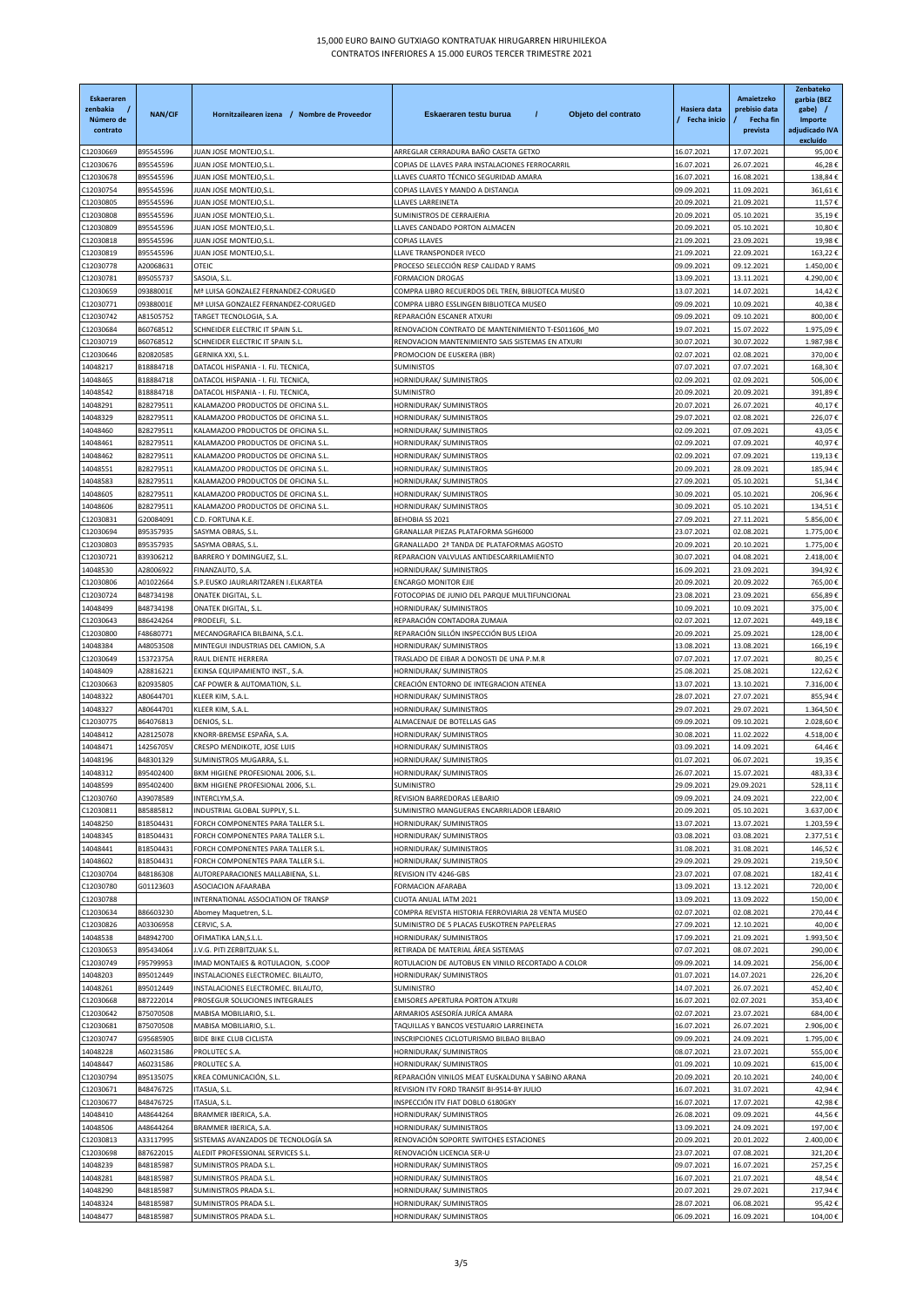| <b>Eskaeraren</b><br>zenbakia<br>Número de<br>contrato | <b>NAN/CIF</b>         | Hornitzailearen izena / Nombre de Proveedor                            | Eskaeraren testu burua<br>$\prime$<br>Objeto del contrato                             | Hasiera data<br>Fecha inicio | Amaietzeko<br>prebisio data<br><b>Fecha fin</b><br>prevista | Zenbateko<br>garbia (BEZ<br>gabe) /<br>Importe<br>adjudicado IVA<br>excluído |
|--------------------------------------------------------|------------------------|------------------------------------------------------------------------|---------------------------------------------------------------------------------------|------------------------------|-------------------------------------------------------------|------------------------------------------------------------------------------|
| C12030792                                              | B75030908              | ORIA ALQUILER DE MAQUINARIA S.L.                                       | ALQUILER PLATAFORMA ELEVADORA 10M UN DIA.ARASO                                        | 16.09.2021                   | 01.10.2021                                                  | 196,53€                                                                      |
| 14048405                                               | B48185987              | SUMINISTROS PRADA S.L.                                                 | HORNIDURAK/ SUMINISTROS                                                               | 24.08.2021                   | 01.09.2021                                                  | 102,00€                                                                      |
| C12030827                                              | B95877791<br>B20080107 | EREA REFORMAS 2004 S.L<br>TALLERES ELECTROMECÁNICOS ML, S.L.           | TRABAJOS DE REFORMA EN BAÑO CASETA AZKORRI<br>REVISION CARRETILLA CESAB 2021. T.ARASO | 27.09.2021                   | 30.09.2021                                                  | 1.350,00€                                                                    |
| C12030782<br>C12030743                                 | A83076687              | AENOR INTERNACIONAL S.A.U                                              | COMPRA DE CALIDAD DE NORMAS AENOR                                                     | 13.09.2021                   | 23.09.2021                                                  | 126,54€<br>1.330,90€                                                         |
| 14048223                                               | B95202479              | TABIRA COLOR, S.L.                                                     | HORNIDURAK/ SUMINISTROS                                                               | 09.09.2021<br>07.07.2021     | 09.10.2021<br>15.07.2021                                    | 1.744,42€                                                                    |
| 14048298                                               | B95202479              | TABIRA COLOR, S.L.                                                     | HORNIDURAK/ SUMINISTROS                                                               | 21.07.2021                   | 28.07.2021                                                  | 573,16€                                                                      |
| 14048317                                               | B95202479              | TABIRA COLOR, S.L                                                      | HORNIDURAK/ SUMINISTROS                                                               | 27.07.2021                   | 10.08.2021                                                  | 2.767,60€                                                                    |
| 14048351                                               | B95202479              | TABIRA COLOR, S.L.                                                     | HORNIDURAK/ SUMINISTROS                                                               | 04.08.2021                   | 10.08.2021                                                  | 63,75€                                                                       |
| 14048378                                               | B95202479              | TABIRA COLOR, S.L.                                                     | HORNIDURAK/ SUMINISTROS                                                               | 12.08.2021                   | 17.08.2021                                                  | 198,34€                                                                      |
| 14048389                                               | B95202479              | TABIRA COLOR, S.L                                                      | HORNIDURAK/ SUMINISTROS                                                               | 17.08.2021                   | 26.08.2021                                                  | 497,10€                                                                      |
| 14048396                                               | B95202479              | TABIRA COLOR, S.L.                                                     | HORNIDURAK/ SUMINISTROS                                                               | 20.08.2021                   | 24.08.2021                                                  | 89,10€                                                                       |
| 14048445                                               | B95202479              | TABIRA COLOR, S.L.                                                     | HORNIDURAK/ SUMINISTROS                                                               | 01.09.2021                   | 08.09.2021                                                  | 38,46€                                                                       |
| 14048507                                               | B95202479              | TABIRA COLOR, S.L                                                      | HORNIDURAK/ SUMINISTROS                                                               | 13.09.2021                   | 22.09.2021                                                  | 29,19€                                                                       |
| 14048564                                               | B95202479              | TABIRA COLOR, S.L                                                      | HORNIDURAK/ SUMINISTROS                                                               | 22.09.2021                   | 28.09.2021                                                  | 898,15€                                                                      |
| 14048594                                               | B95202479              | TABIRA COLOR, S.L.                                                     | HORNIDURAK/ SUMINISTROS                                                               | 28.09.2021                   | 04.10.2021                                                  | 258,80€                                                                      |
| 14048404                                               | A48644264              | BRAMMER IBERICA, S.A.                                                  | HORNIDURAK/ SUMINISTROS                                                               | 24.08.2021                   | 01.09.2021                                                  | 35,20€                                                                       |
| 14048285                                               | B08100364              | MASONEILAN S.L.U.                                                      | HORNIDURAK/ SUMINISTROS                                                               | 16.07.2021                   | 13.08.2021                                                  | 1.177,20€                                                                    |
| 14048527                                               | B08100364              | MASONEILAN S.L.U.                                                      | HORNIDURAK/ SUMINISTROS                                                               | 15.09.2021                   | 22.09.2021                                                  | 1.060,00€                                                                    |
| 14048550                                               | B08100364              | MASONEILAN S.L.U.                                                      | HORNIDURAK/ SUMINISTROS                                                               | 20.09.2021                   | 13.10.2021                                                  | 184,30€                                                                      |
| C12030770                                              | F20186284              | URRATS EUSKALTEGIA KOOPERATIBA                                         | PROMOCION DE EUSKERA (MAMM)                                                           | 09.09.2021                   | 09.10.2021                                                  | 755,00€                                                                      |
| C12030699                                              | B48441497              | VERSIA INFRAESTRUCTURAS TI, SL                                         | SOPORTE VESA, CABLES Y PERIFÉRICOS                                                    | 23.07.2021                   | 30.07.2021                                                  | 653,45€                                                                      |
| C12030746                                              | B48441497              | VERSIA INFRAESTRUCTURAS TI, SL                                         | SOLICITUD DE LECTOR DE TARJETAS Y CABLES                                              | 09.09.2021                   | 16.09.2021                                                  | 1.133,96€                                                                    |
| C12030785                                              | B95279964              | COMUNICACIONES Y OCIO INTERAC, S.L.                                    | MODIFICAR SISTEMA VENTILACION SOPORTES MONITORES                                      | 13.09.2021                   | 13.10.2021                                                  | 3.141,00€                                                                    |
| 14048211                                               | B48242002              | SUQUISA, S.L.U                                                         | HORNIDURAK/ SUMINISTROS                                                               | 05.07.2021                   | 10.09.2021                                                  | 1.800,00€                                                                    |
| 14048541                                               | B48242002              | SUQUISA, S.L.U.                                                        | HORNIDURAK/ SUMINISTROS                                                               | 20.09.2021                   | 02.11.2021                                                  | 2.400,00€                                                                    |
| C12030635                                              | B95887030              | XAYGOR CARPINTERIA EBANISTERIA S.L                                     | OBRA DE CARPINTERÍA PREVENCIÓN ATXURI                                                 | 02.07.2021                   | 03.07.2021                                                  | 124,00€                                                                      |
| C12030789                                              |                        | FEDECRAIL                                                              | <b>CUOTA FEDECRAIL 2021</b>                                                           | 13.09.2021                   | 13.09.2022                                                  | 225,00€                                                                      |
| 14048225                                               | B75192617              | NETYA FERHIGIENE, S.L.                                                 | HORNIDURAK/ SUMINISTROS                                                               | 07.07.2021                   | 17.07.2021                                                  | 220,50€                                                                      |
| 14048279                                               | B75192617              | NETYA FERHIGIENE, S.L.                                                 | HORNIDURAK/ SUMINISTROS                                                               | 16.07.2021                   | 23.07.2021                                                  | 253,60€                                                                      |
| 14048374                                               | B75192617              | NETYA FERHIGIENE, S.L.                                                 | HORNIDURAK/ SUMINISTROS                                                               | 11.08.2021                   | 18.08.2021                                                  | 144,40€                                                                      |
| 14048386                                               | B75192617              | NETYA FERHIGIENE, S.L.                                                 | HORNIDURAK/ SUMINISTROS                                                               | 16.08.2021                   | 26.08.2021                                                  | 298,55€                                                                      |
| 14048427                                               | B75192617              | NETYA FERHIGIENE, S.L                                                  | HORNIDURAK/ SUMINISTROS                                                               | 31.08.2021                   | 20.09.2021                                                  | 139,20€                                                                      |
| 14048512                                               | B75192617              | NETYA FERHIGIENE, S.L.                                                 | HORNIDURAK/ SUMINISTROS                                                               | 13.09.2021                   | 23.09.2021                                                  | 41,20€                                                                       |
| 14048586                                               | B75192617              | NETYA FERHIGIENE, S.L.                                                 | HORNIDURAK/ SUMINISTROS                                                               | 28.09.2021                   | 05.10.2021                                                  | 328,80€                                                                      |
| C12030772                                              | A20476644              | <b>IBAETA MOTOR S.A</b>                                                | REVISIÓON VEHÍCULO 4973-KHS                                                           | 09.09.2021                   | 12.09.2021                                                  | 317,21€                                                                      |
| C12030790                                              | A20476644              | IBAETA MOTOR S.A                                                       | REPARACIÓN CARROCERÍA VEHÍCULO 4962 KHS AMARA                                         | 13.09.2021                   | 23.09.2021                                                  | 288,34€                                                                      |
| 14048596                                               | B84117167              | AVENCAR LINK S.L.                                                      | HORNIDURAK/ SUMINISTROS                                                               | 29.09.2021                   | 29.09.2021                                                  | 210,38€                                                                      |
| C12030761                                              | G01052042              | ARDATZ KULTUR ELKARTEA                                                 | PROMOCION DE EUSKERA (ARD)                                                            | 09.09.2021                   | 09.10.2021                                                  | 432,00€                                                                      |
| 14048219                                               | A08274805              | PECOMARK, S.A                                                          | HORNIDURAK/ SUMINISTROS                                                               | 07.07.2021                   | 14.07.2021                                                  | 12,70€                                                                       |
| 14048394                                               | A08274805              | PECOMARK, S.A.                                                         | HORNIDURAK/ SUMINISTROS                                                               | 18.08.2021                   | 26.08.2021                                                  | 45,70€                                                                       |
| 14048540                                               | A08274805              | PECOMARK, S.A.                                                         | HORNIDURAK/ SUMINISTROS                                                               | 20.09.2021<br>13.09.2021     | 10.01.2022<br>14.09.2021                                    | 3.611,25€<br>50,75€                                                          |
| C12030783<br>C12030633                                 | E75124263<br>A48010821 | IÑIGO GORROCHATEGUI URBIETA C.B.<br>UTILES Y MAQUINAS INDUSTRIALES, SA | REPARACIÓN CISTERNA RETRETE MUSEO<br>DURÓMETRO (COMPROBACIÓN DE DUREZAS EN RODADURA)  | 02.07.2021                   | 01.08.2021                                                  | 4.486,88€                                                                    |
| C12030723                                              | A08255317              | MESSER IBERICA DE GASES S.A.U.                                         | ALQUILER ANUAL BOTELLA DE GAS                                                         | 23.08.2021                   | 23.08.2022                                                  | 219,78€                                                                      |
| C12030830                                              | A08255317              | MESSER IBERICA DE GASES S.A.U.                                         | ALQUILER ANUAL BOTELLA DE GAS                                                         | 27.09.2021                   | 27.09.2022                                                  | 219,78€                                                                      |
| C12030779                                              | B95775508              | PEOPLE INNOVA, S.L.                                                    | GESTION EMOCIONAL Y ATENCION CLIENTE                                                  | 13.09.2021                   | 13.11.2021                                                  | 5.508,00€                                                                    |
| C12030691                                              | B95214615              | LIBURKI S.M.L.                                                         | ENCARGO CORRETURNOS BUSES BIZKAIA                                                     | 23.07.2021                   | 07.08.2021                                                  | 2.902,00€                                                                    |
| C12030824                                              | B95214615              | LIBURKI S.M.L.                                                         | ENCARGO CORRETURNOS BUSES GIPUZKOA                                                    | 27.09.2021                   | 04.10.2021                                                  | 4.040,00€                                                                    |
| C12030729                                              | B95490801              | URMECAL CONSTRUCCIONES METALICAS Y                                     | DOS CHAPAS CIERRE AIRE ACONDICIONADO TRANBIA BILBO                                    | 23.08.2021                   | 07.09.2021                                                  | 1.756,40€                                                                    |
| 14048232                                               | B95960431              | CROVI SERVICIOS Y SUMINISTROS AL MA                                    | HORNIDURAK/ SUMINISTROS                                                               | 08.07.2021                   | 15.07.2021                                                  | 201,96€                                                                      |
| C12030725                                              | B95188025              | ESDA FOTOCOMPOSICION Y FOTOMECANICA                                    | DESPLEGABLES HORARIOS BUS UROLA Y DEBARRENA                                           | 23.08.2021                   | 22.09.2021                                                  | 1.614,00€                                                                    |
| C12030787                                              | B95188025              | ESDA FOTOCOMPOSICION Y FOTOMECANICA                                    | HORARIOS DE BUS INVIERNO 10.000 UROLA 5.000 DEBABA                                    | 13.09.2021                   | 13.10.2021                                                  | 1.821,00€                                                                    |
| C12030675                                              | B75172874              | MOBILSAFE SL                                                           | SENSORES VELOCIDAD AUTOBUSES LURRALDEBUS 2021                                         | 16.07.2021                   | 15.08.2021                                                  | 12.960,00€                                                                   |
| C12030667                                              | B86918885              | INTEGRACIONES FERROVIARIAS, S.L.                                       | SUMINISTRO BALLESTAS LOCOMOTORA AURRERA                                               | 16.07.2021                   | 16.08.2021                                                  | 10.000,00€                                                                   |
| C12030682                                              | B20035424              | POLIFLUOR, S.L.                                                        | PRUEBA PLACAS PLASTICO BRAZOS SGH6000                                                 | 16.07.2021                   | 31.07.2021                                                  | 1.246,50€                                                                    |
| 14048205                                               | 44132597J              | ZORION GOIKOETXEA RODRIGUEZ                                            | HORNIDURAK/ SUMINISTROS                                                               | 02.07.2021                   | 30.06.2021                                                  | 1.225,44 €                                                                   |
| C12030784                                              | B20075024              | PUBLICIDAD HEDATU S.L.U.                                               | ANUNCIOS PRENSA SELECCION RESPONSABLE RAMS                                            | 13.09.2021                   | 13.10.2021                                                  | 6.852,00€                                                                    |
| 14048263                                               | B48252472              | PINTURA GALDESA, S.L.                                                  | HORNIDURAK/ SUMINISTROS                                                               | 14.07.2021                   | 21.07.2021                                                  | 803,32€                                                                      |
| 14048343                                               | B48252472              | PINTURA GALDESA, S.L.                                                  | HORNIDURAK/ SUMINISTROS                                                               | 02.08.2021                   | 10.08.2021                                                  | 160,65€                                                                      |
| 14048379                                               | B48252472              | PINTURA GALDESA, S.L                                                   | HORNIDURAK/ SUMINISTROS                                                               | 12.08.2021                   | 16.08.2021                                                  | 617,76€                                                                      |
| 14048532                                               | B48252472              | PINTURA GALDESA, S.L.                                                  | HORNIDURAK/ SUMINISTROS                                                               | 16.09.2021                   | 21.09.2021                                                  | 664,93€                                                                      |
| 14048595                                               | B48252472              | PINTURA GALDESA, S.L.                                                  | HORNIDURAK/ SUMINISTROS                                                               | 29.09.2021                   | 04.10.2021                                                  | 537,44€                                                                      |
| C12030744                                              | 22727328Q              | JOSE IGNACIO MERINO RUIZ                                               | COLOCACION MAPAS LINEAS VINILO 3250*500                                               | 09.09.2021                   | 09.12.2021                                                  | 189,20€                                                                      |
| C12030702                                              | B95753414              | GAURKO 2014 SL                                                         | AMPLIACION GRANALLADOLATAFORMAS SGH6000                                               | 23.07.2021                   | 27.07.2021                                                  | 2.343,00 €                                                                   |
| C12030683                                              | A48143770              | TALLERES ARCOGAS SA                                                    | MAQUINA SOLDAR TIG                                                                    | 16.07.2021                   | 15.08.2021                                                  | 2.780,00€                                                                    |
| C12030758                                              | B48491195              | SUTRA COATING SL                                                       | ZINCADO DE TUBOS DE S-SGH6000                                                         | 09.09.2021                   | 24.09.2021                                                  | 431,00€                                                                      |
| 14048387                                               | A48143770              | TALLERES ARCOGAS, S. A.                                                | HORNIDURAK/ SUMINISTROS                                                               | 16.08.2021                   | 26.08.2021                                                  | 11,76€                                                                       |
| 14048395                                               | B75233858              | SIFRA FERRETERIA, S.L.                                                 | HORNIDURAK/ SUMINISTROS                                                               | 18.08.2021                   | 28.08.2021                                                  | 238,50€                                                                      |
| 14048578                                               | B75233858              | SIFRA FERRETERIA, S.L.                                                 | HORNIDURAK/ SUMINISTROS                                                               | 24.09.2021                   | 01.10.2021                                                  | 105,29€                                                                      |
| C12030731                                              | B83835033              | ROTUCOLOR 2003, S.L.                                                   | SUMINISTRO 20 REPRODUCCIONES PLACAS BOGIE ET/FV                                       | 23.08.2021                   | 23.09.2021                                                  | 320,00€                                                                      |
| C12030636                                              | B48902688              | PUNZONADOS DE MATERIALES SL                                            | FABRICAR EXPOSITOR APARCABICIS AMARA                                                  | 02.07.2021                   | 02.10.2021                                                  | 1.035,00€                                                                    |
| C12030717                                              | B80995186              | GESOR, Gest. y Org. Empresas, S.L.                                     | PLAN ESPECIFICO ACTUACIONES ENERGETICAS                                               | 30.07.2021                   | 30.09.2021                                                  | 13.980,00€                                                                   |
| C12030815                                              | B86479078              | ALMAS INDUSTRIES B+SAFE                                                | MANTENIMIENTO DESFIBRILADORES TALLERES                                                | 21.09.2021                   | 21.09.2022                                                  | 2.540,00€                                                                    |
| C12030666                                              | B75230086              | ALKAR & URALAN SL                                                      | LIMPIEZA CANALONES TEJADOS T.ARASO (07 10 Y 12)                                       | 16.07.2021                   | 31.07.2021                                                  | 600,00€                                                                      |
| C12030670                                              | B75230086              | ALKAR & URALAN SL                                                      | LIMPIEZA CANALONES TEJADOS T.ERRENTERIA (7 8Y 12)                                     | 16.07.2021                   | 31.07.2021                                                  | 600,00€                                                                      |
| C12030700                                              | B75230086<br>A31001365 | ALKAR & URALAN SL                                                      | DESTASCAR BAÑO MINUSVALIDO                                                            | 23.07.2021                   | 07.08.2021<br>22.09.2021                                    | 206,00€                                                                      |
| 14048505<br>14048397                                   | B01597939              | RODAMIENTOS FEYC, S.A.<br>PINTURAS DEL NORTE 1963, S.L.U.              | HORNIDURAK/ SUMINISTROS<br>HORNIDURAK/ SUMINISTROS                                    | 10.09.2021<br>20.08.2021     | 28.08.2021                                                  | 148,80€<br>23,56€                                                            |
| 14048474                                               | 15381463Y              | JOSE MANUEL CAMPOS VAZQUEZ                                             | SUMINISTRO                                                                            | 03.09.2021                   | 03.09.2021                                                  | 1.271,00€                                                                    |
| C12030823                                              | B95164661              | <b>HALSIGRAF SL</b>                                                    | COLOCACIÓN MAMPARAS POR COVID-19 Y VINILOS AMARA                                      | 24.09.2021                   | 01.10.2021                                                  | 1.390,57€                                                                    |
| 14048320                                               | B20508842              | COMERCIAL EIBARRESA HEYBER, S.L                                        | HORNIDURAK/ SUMINISTROS                                                               | 27.07.2021                   | 06.08.2021                                                  | 478,90€                                                                      |
| C12030755                                              | B20645701              | DHL PARCEL IBERIA, S.L.                                                | HORNIDURAK/ SUMINISTROS                                                               | 09.09.2021                   | 11.09.2021                                                  | 32,43€                                                                       |
| C12030732                                              | 72399936F              | IVAN LLARENA MORENO                                                    | INSTALACIONES ELECT. EN VESTUARIOS CHICAS DE LEIOA                                    | 23.08.2021                   | 23.08.2021                                                  | 145,00€                                                                      |
| C12030748                                              | 72399936F              | <b>IVAN LLARENA MORENO</b>                                             | INSTAL.ELECT. VARIAS A REALIZAR EN ANGAR LEIOA                                        | 09.09.2021                   | 11.09.2021                                                  | 1.238,00€                                                                    |
|                                                        |                        |                                                                        |                                                                                       |                              |                                                             |                                                                              |